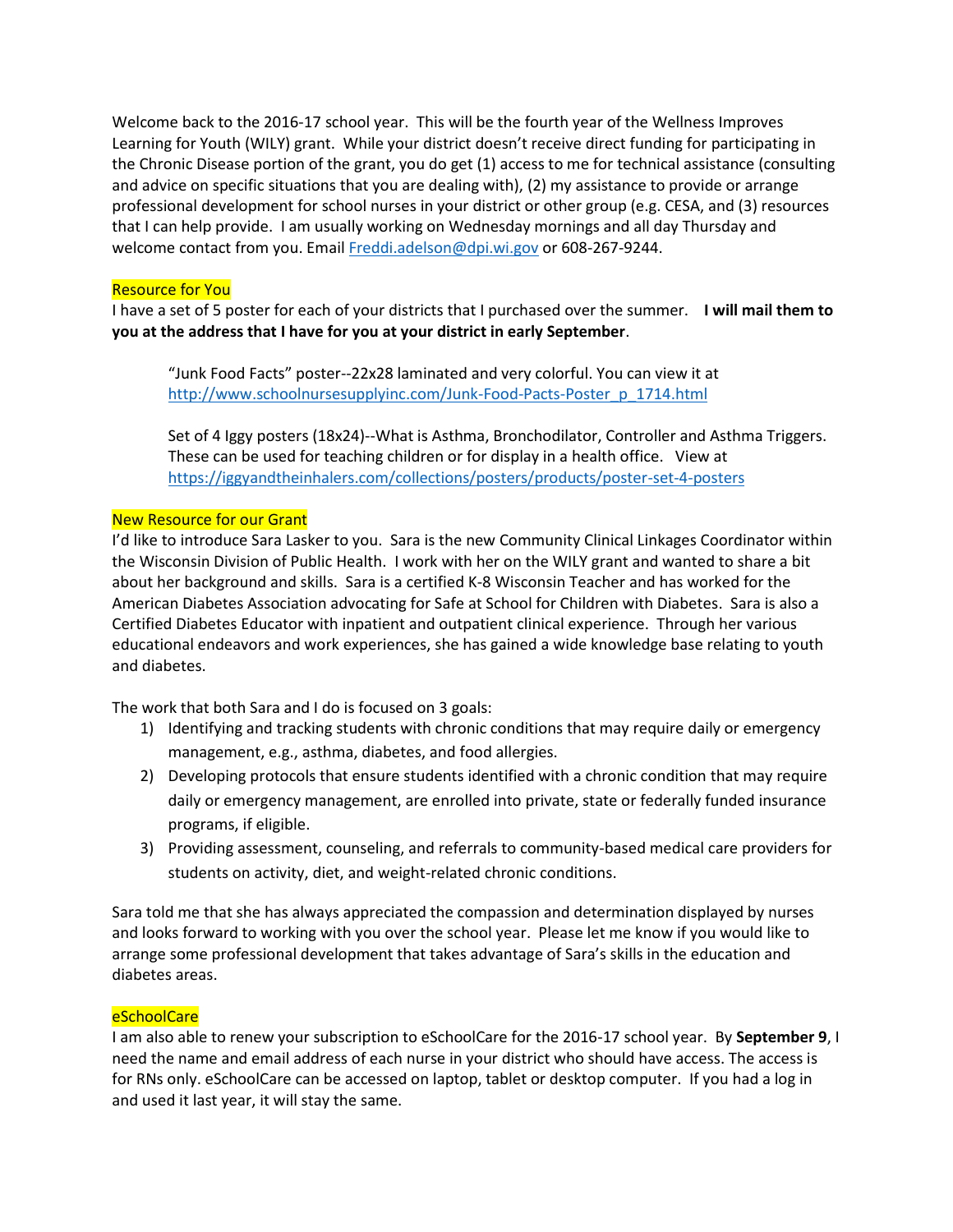#### New School Nurse Training

If you are completely new to school nursing or returning after a break, consider attending this training on October 12-13 in Madison. This program will include information on the school nurse's role, laws that impact school health, records, delegation, emergency care plans, IEPs, and chronic disease management. The program is jointly sponsored by DPI and the Wisconsin Association of School Nurses. Registration and agenda can be found here:

**<https://www.regonline.com/Register/Checkin.aspx?EventID=1840737>**

#### New and Revised Training Videos

All training videos can be found at **[http://dpi.wi.gov/sspw/pupil-services/school](http://dpi.wi.gov/sspw/pupil-services/school-nurse/training/medication)[nurse/training/medication](http://dpi.wi.gov/sspw/pupil-services/school-nurse/training/medication)** and have been uploaded into the TRAIN system

**Inhaler:** There were minor changes made to the inhaler video, procedure, skills competency and test. Asthma experts now say that there is no reason to wait between breaths if a student is to receive two puffs. Certainly if there is an order stating a different procedure, follow the medical provider's order.

<https://www.youtube.com/watch?v=sgbwQyFNZaA>

**Injections:** This is a new training video that may be used for training staff on injections either as reinforcement or when the injection is not covered elsewhere in a training video. It goes into more detail on giving injections and covers intramuscular and subcutaneous injections. There is a video, procedure, skills competency, and test.

<https://www.youtube.com/watch?v=wupmucbqPM8>

**Epinephrine Administration:** This is a new training video on epinephrine auto-injector administration. It reviews the EpiPen® and the generic auto-injector. Subsequent to the completion of this video, new research was documented that now recommends improved stabilization of the leg, as well as removing the EpiPen® after 3 seconds, rather than 10 seconds. This is reflected in the procedure and skills competency documents. <https://www.youtube.com/watch?v=z-MxRQUnMJQ>

**Carbohydrate Counting:** This is a new video that will assist the school nurse in training and enlisting others in the task of carb counting. There is no procedure, skills competency or test with this video, as it will be very individualized based on the student's needs. <https://www.youtube.com/watch?v=WIpxrtf7QbY>

**WISHeS Procedures now on DPI:** The WISHeS procedures documents and videos are now uploaded to the WI DPI webpages. You will also be able to find these on the WISHeS website for a few more months. [http://dpi.wi.gov/sspw/pupil-services/school-nurse/training/nursing](http://dpi.wi.gov/sspw/pupil-services/school-nurse/training/nursing-procedures)[procedures](http://dpi.wi.gov/sspw/pupil-services/school-nurse/training/nursing-procedures)

# School Nurse Summer Institute

The School Nurse Summer Institute-- Managing Diabetes Safely in the School Setting: A Framework for Collaborative Care—was very well attended**.** It was a stimulating and productive day. If you missed it, there is still an opportunity for you to view the video. The sessions were recorded and are available from the link below. There are 4 presentations: (1) Dr. Tracy Bekx on Best Practice for Managing Diabetes in the School Aged Child (the slide jumps around a bit in the first several minutes but is okay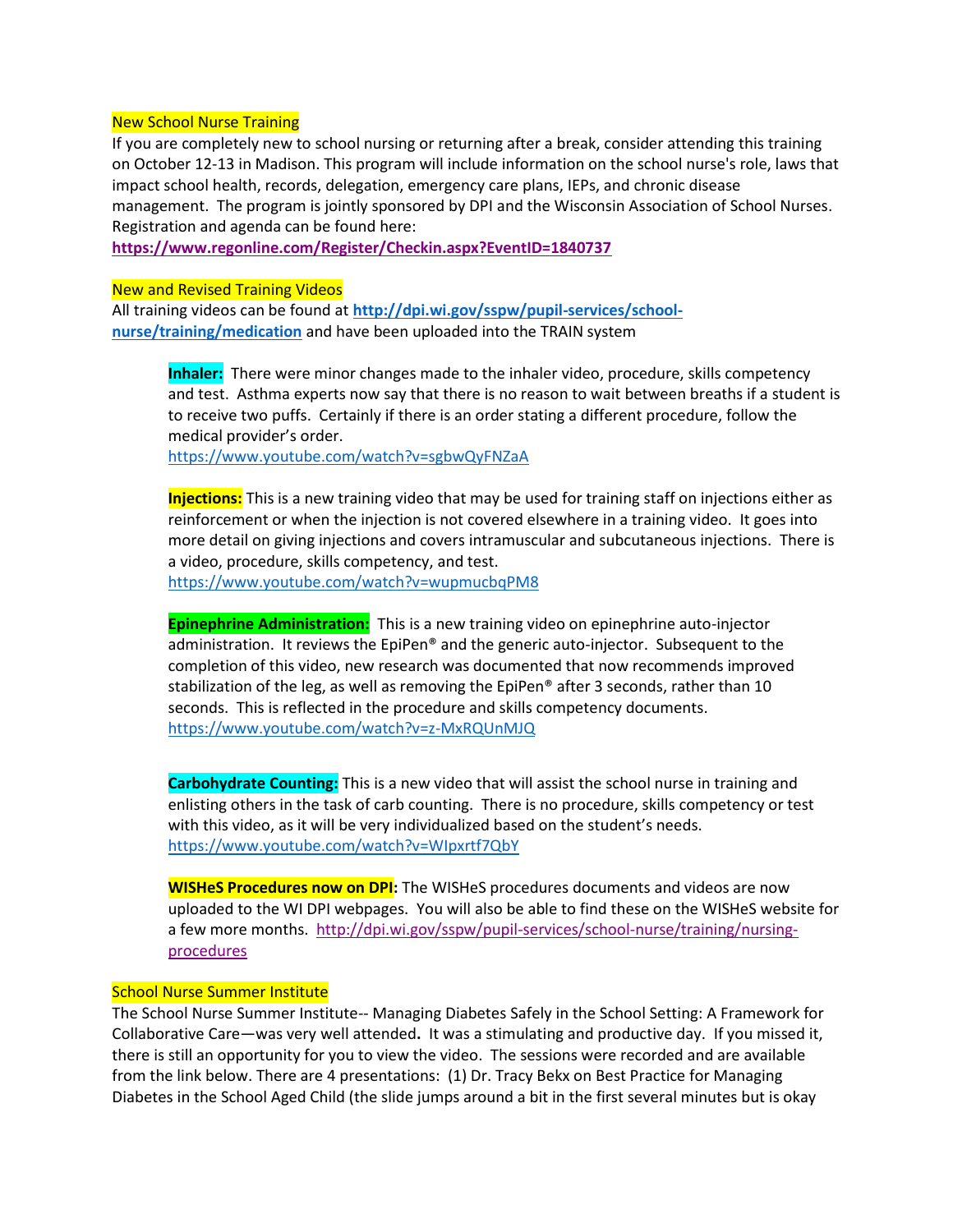after that), (2) Jon Anderson on Legal Aspects of Providing Care for School aged children with diabetes in the school setting (3) Panel presentation moderated by Lori Anderson "From Their Perspective…." (4) Dian Baker on What Does Collaborative Care Look Like" The focus paper that is the intended result of the day's work is being reviewed and edited and will be available soon. <https://livestream.com/DHSWebcast/events/5859852>

### From the WI Department of Health Services

The updated, June 2016, Diabetes Medical Management Plan from DHS can be viewed at: <https://www.dhs.wisconsin.gov/diabetes/students.htm>

### Data reporting for 2016-17

The Wisconsin School Health Services Report is designed to collect annual school nursing and health services data from each school district in order to develop a cumulative statewide picture of school health services. **This report is required for all grant districts.** The data reporting procedure is the same as the last school year. Only one person from each district should total the 2016-17 data for individual schools in the district and report it as an aggregated total to the Wisconsin Department of Public Instruction by **June 23, 2017.**

This year, the data points are the same as last year's. Wisconsin's aggregated data will be collectively combined to the national data. You can visit the DPI data information webpage at <http://dpi.wi.gov/sspw/pupil-services/school-nurse/data> to see additional information. You can also visit the NASN Step Up Be Counted website a[t http://www.nasn.org/Research/StepUpBeCounted.](http://www.nasn.org/Research/StepUpBeCounted)

Read each question carefully, as well as its definition. Also, note that the administering of medications, (daily, prn, and nursing procedures) is a face-to-face time with students and therefore should have a disposition (which would normally be to return to the classroom). **The live data entry port will not open until spring 2017.** 

Last school year, I asked that each district submit 2 additional pieces of data besides the Wisconsin School Health Services Report.

- 1. Collect absence data for students with specific chronic conditions (asthma, diabetes, seizure disorders) using your Student Information System.
- 2. Consider/explore collecting information from families about insurance and primary care provider status with a goal of assisting families to connect as needed

I received these 2 additional data points from about half of the districts. From talking with some of you, I learned that when using Skyward, you were unable to collect district level absence data and that not all districts using Infinite Campus were able to get district level data. I'd like to keep working on this during this school year. Once the year gets started, I will check in individually with you on absence data collection.

### New Wellness Policy Rules

USDA released the final rules for wellness policies & School Lunch and Breakfast over the summer. Of note, the wellness policy rule does address marketing, requiring that local wellness policies include standards that limit in-school marketing of only those foods and beverages that meet Smart Snack standards.